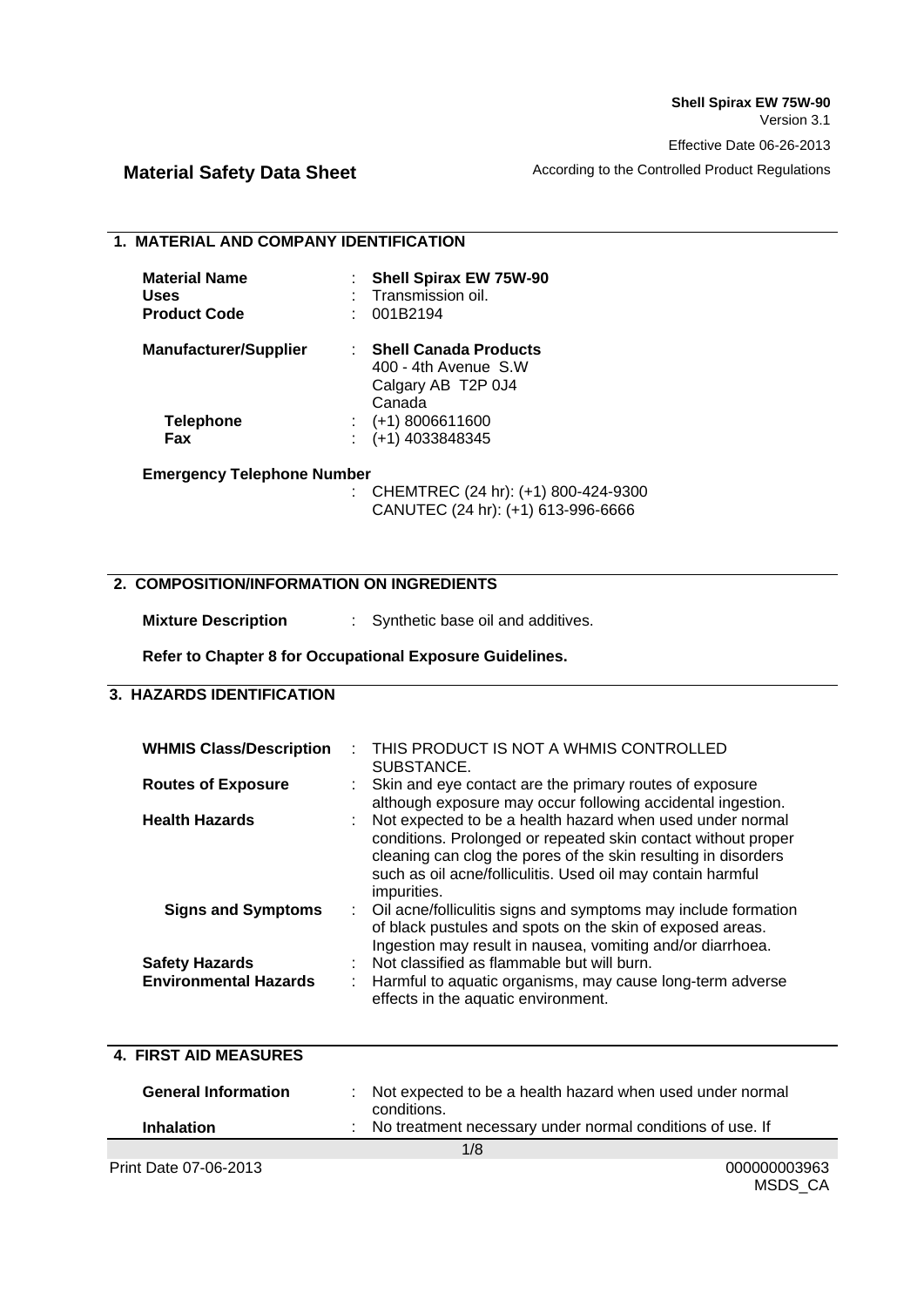**Material Safety Data Sheet** According to the Controlled Product Regulations

| <b>Skin Contact</b>        | symptoms persist, obtain medical advice.<br>: Remove contaminated clothing. Flush exposed area with water<br>and follow by washing with soap if available. If persistent<br>irritation occurs, obtain medical attention. |
|----------------------------|--------------------------------------------------------------------------------------------------------------------------------------------------------------------------------------------------------------------------|
| <b>Eye Contact</b>         | : Flush eye with copious quantities of water. If persistent<br>irritation occurs, obtain medical attention.                                                                                                              |
| Ingestion                  | : In general no treatment is necessary unless large quantities<br>are swallowed, however, get medical advice.                                                                                                            |
| <b>Advice to Physician</b> | : Treat symptomatically.                                                                                                                                                                                                 |

# **5. FIRE FIGHTING MEASURES**

Clear fire area of all non-emergency personnel.

| <b>Flash point</b><br><b>Upper / lower</b><br><b>Flammability or</b><br><b>Explosion limits</b> |    | : Typical 204 °C / 399 °F (COC)<br>: Typical $1 - 10 \%$ (V)                                                                                                                                      |
|-------------------------------------------------------------------------------------------------|----|---------------------------------------------------------------------------------------------------------------------------------------------------------------------------------------------------|
| Auto ignition temperature                                                                       |    | $>$ 320 °C / 608 °F                                                                                                                                                                               |
| <b>Hazardous Combustion</b><br><b>Products and Specific</b><br><b>Hazards</b>                   | ÷. | Hazardous combustion products may include: A complex<br>mixture of airborne solid and liquid particulates and gases<br>(smoke). Carbon monoxide. Unidentified organic and inorganic<br>compounds. |
| <b>Suitable Extinguishing</b>                                                                   |    | : Foam, water spray or fog. Dry chemical powder, carbon                                                                                                                                           |
| Media                                                                                           |    | dioxide, sand or earth may be used for small fires only.                                                                                                                                          |
| Unsuitable Extinguishing<br>Media                                                               |    | $\therefore$ Do not use water in a jet.                                                                                                                                                           |
| <b>Protective Equipment for</b><br><b>Firefighters</b>                                          | ÷. | Proper protective equipment including breathing apparatus<br>must be worn when approaching a fire in a confined space.                                                                            |

# **6. ACCIDENTAL RELEASE MEASURES**

| <b>Protective Measures</b><br><b>Clean Up Methods</b><br><b>Additional Advice</b> | : Avoid contact with skin and eyes. Use appropriate containment<br>to avoid environmental contamination. Prevent from spreading<br>or entering drains, ditches or rivers by using sand, earth, or<br>other appropriate barriers.<br>: Slippery when spilt. Avoid accidents, clean up immediately.<br>Prevent from spreading by making a barrier with sand, earth or<br>other containment material. Reclaim liquid directly or in an<br>absorbent. Soak up residue with an absorbent such as clay,<br>sand or other suitable material and dispose of properly.<br>Local authorities should be advised if significant spillages<br>cannot be contained. |
|-----------------------------------------------------------------------------------|-------------------------------------------------------------------------------------------------------------------------------------------------------------------------------------------------------------------------------------------------------------------------------------------------------------------------------------------------------------------------------------------------------------------------------------------------------------------------------------------------------------------------------------------------------------------------------------------------------------------------------------------------------|
| <b>7. HANDLING AND STORAGE</b>                                                    |                                                                                                                                                                                                                                                                                                                                                                                                                                                                                                                                                                                                                                                       |
| <b>General Precautions</b>                                                        | Use local exhaust ventilation if there is risk of inhalation of<br>vapours, mists or aerosols. Use the information in this data<br>sheet as input to a risk assessment of local circumstances to<br>help determine appropriate controls for safe handling, storage<br>and disposal of this material.                                                                                                                                                                                                                                                                                                                                                  |
|                                                                                   | 2/8                                                                                                                                                                                                                                                                                                                                                                                                                                                                                                                                                                                                                                                   |
| Print Date 07-06-2013                                                             | 000000003963                                                                                                                                                                                                                                                                                                                                                                                                                                                                                                                                                                                                                                          |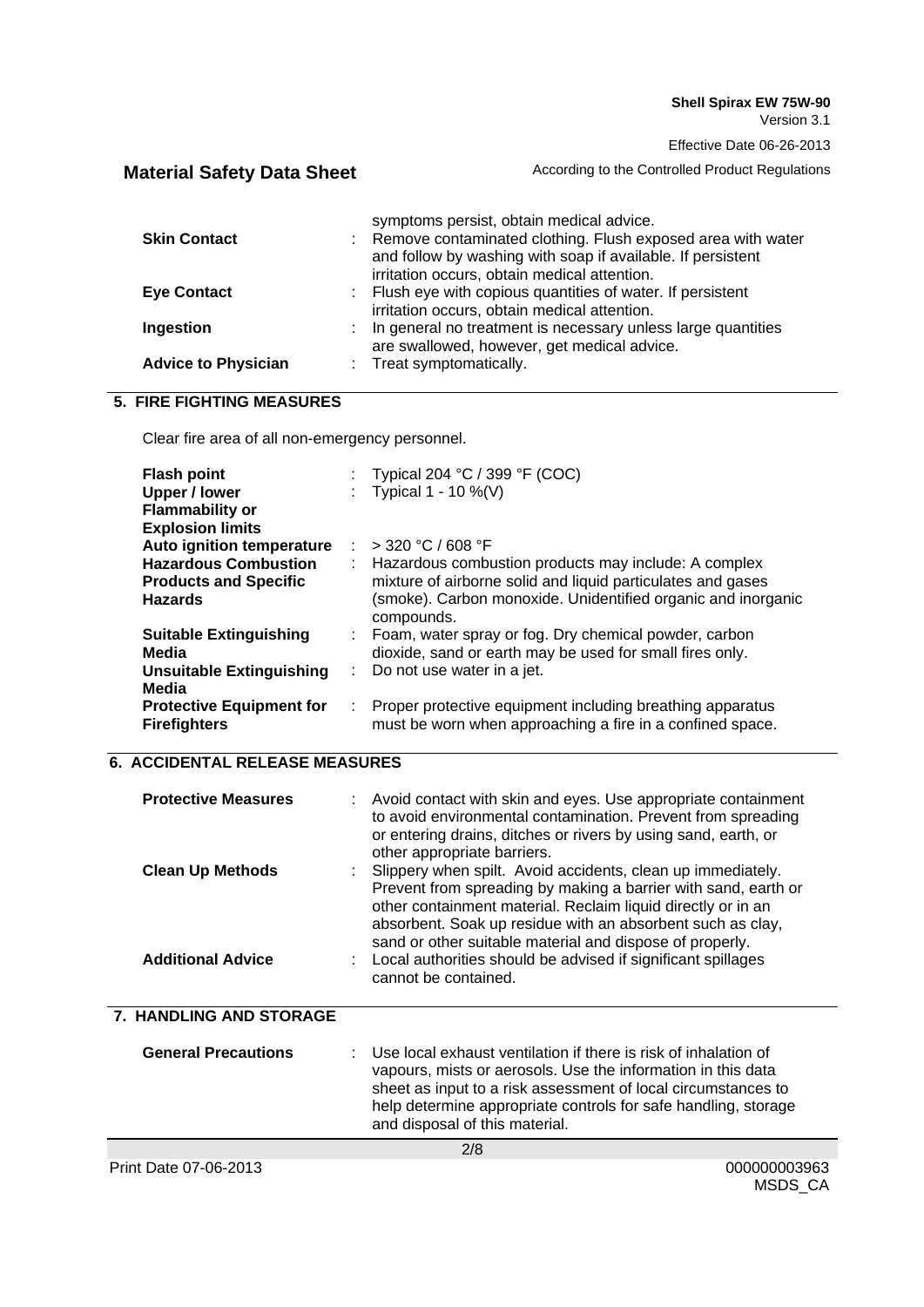**Material Safety Data Sheet** According to the Controlled Product Regulations

| <b>Handling</b>                                       | Avoid prolonged or repeated contact with skin. Avoid inhaling<br>vapour and/or mists. When handling product in drums, safety<br>footwear should be worn and proper handling equipment<br>should be used. Properly dispose of any contaminated rags or<br>cleaning materials in order to prevent fires. |
|-------------------------------------------------------|--------------------------------------------------------------------------------------------------------------------------------------------------------------------------------------------------------------------------------------------------------------------------------------------------------|
| <b>Storage</b>                                        | : Keep container tightly closed and in a cool, well-ventilated<br>place. Use properly labelled and closeable containers. Store at<br>ambient temperature.                                                                                                                                              |
| <b>Product Transfer</b>                               | : This material has the potential to be a static accumulator.<br>Proper grounding and bonding procedures should be used<br>during all bulk transfer operations.                                                                                                                                        |
| <b>Recommended Materials</b>                          | : For containers or container linings, use mild steel or high<br>density polyethylene.                                                                                                                                                                                                                 |
| Unsuitable Materials<br><b>Additional Information</b> | $\therefore$ PVC.<br>Polyethylene containers should not be exposed to high<br>temperatures because of possible risk of distortion.                                                                                                                                                                     |

### **8. EXPOSURE CONTROLS/PERSONAL PROTECTION**

If the American Conference of Governmental Industrial Hygienists (ACGIH) value is provided on this document, it is provided for information only.

### **Occupational Exposure Limits**

### **Biological Exposure Index (BEI)**

No biological limit allocated.

| <b>Exposure Controls</b> | The level of protection and types of controls necessary will vary<br>depending upon potential exposure conditions. Select controls<br>based on a risk assessment of local circumstances.<br>Appropriate measures include: Adequate ventilation to control<br>airborne concentrations. Where material is heated, sprayed or<br>mist formed, there is greater potential for airborne<br>concentrations to be generated. Define procedures for safe<br>handling and maintenance of controls. Educate and train<br>workers in the hazards and control measures relevant to<br>normal activities associated with this product. Ensure<br>appropriate selection, testing and maintenance of equipment<br>used to control exposure, e.g. personal protective equipment,<br>local exhaust ventilation. Drain down system prior to equipment<br>break-in or maintenance. Retain drain downs in sealed storage<br>pending disposal or for subsequent recycle. Always observe<br>good personal hygiene measures, such as washing hands after<br>handling the material and before eating, drinking, and/or<br>smoking. Routinely wash work clothing and protective<br>equipment to remove contaminants. Discard contaminated |
|--------------------------|------------------------------------------------------------------------------------------------------------------------------------------------------------------------------------------------------------------------------------------------------------------------------------------------------------------------------------------------------------------------------------------------------------------------------------------------------------------------------------------------------------------------------------------------------------------------------------------------------------------------------------------------------------------------------------------------------------------------------------------------------------------------------------------------------------------------------------------------------------------------------------------------------------------------------------------------------------------------------------------------------------------------------------------------------------------------------------------------------------------------------------------------------------------------------------------------------------------|
|                          | clothing and footwear that cannot be cleaned. Practice good<br>housekeeping.                                                                                                                                                                                                                                                                                                                                                                                                                                                                                                                                                                                                                                                                                                                                                                                                                                                                                                                                                                                                                                                                                                                                     |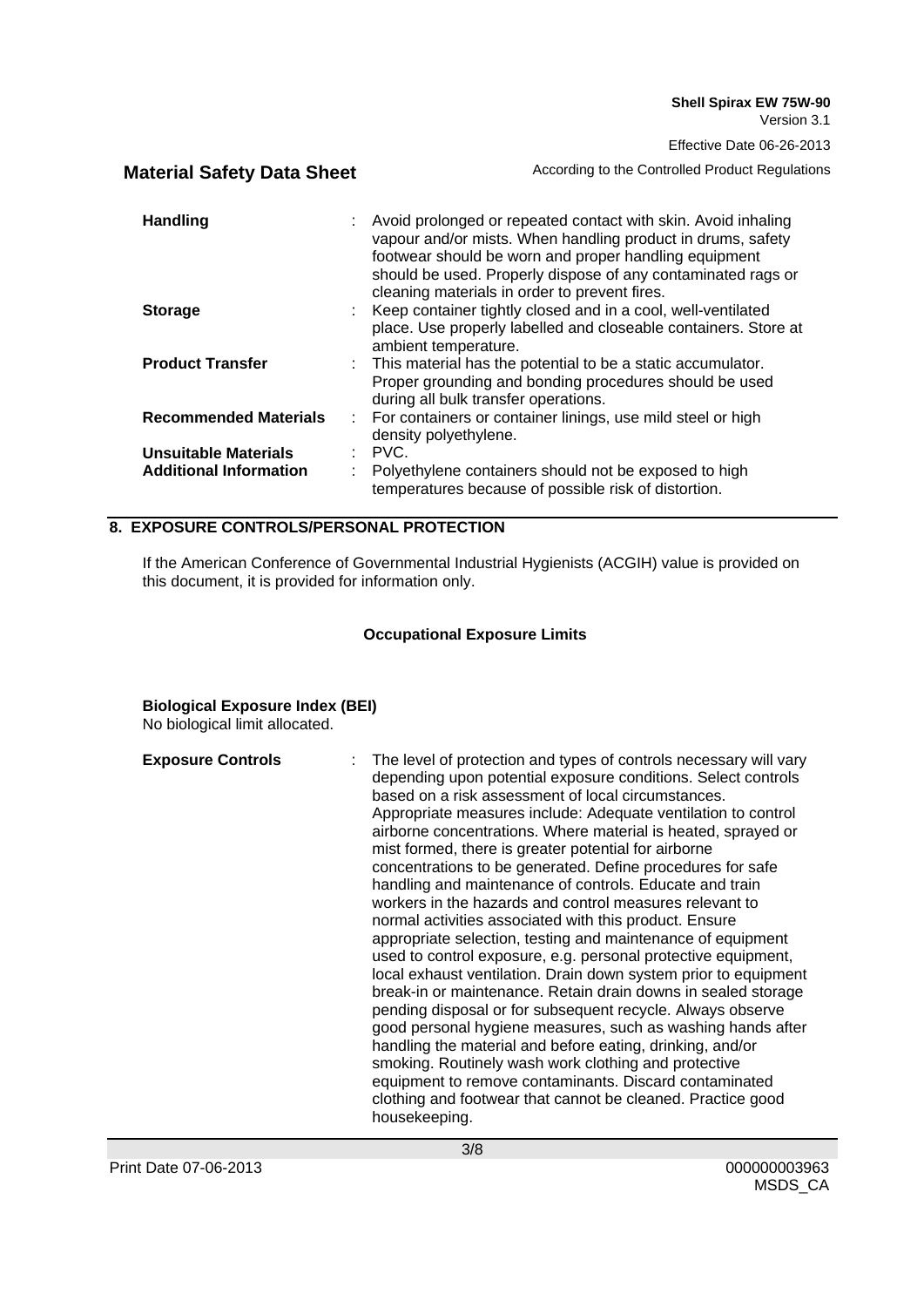**Shell Spirax EW 75W-90** Version 3.1

Effective Date 06-26-2013

**Material Safety Data Sheet** According to the Controlled Product Regulations

| <b>Personal Protective</b><br><b>Equipment</b><br><b>Respiratory Protection</b> | Personal protective equipment (PPE) should meet<br>recommended national standards. Check with PPE suppliers.<br>No respiratory protection is ordinarily required under normal<br>conditions of use. In accordance with good industrial hygiene<br>practices, precautions should be taken to avoid breathing of<br>material. If engineering controls do not maintain airborne<br>concentrations to a level which is adequate to protect worker<br>health, select respiratory protection equipment suitable for the<br>specific conditions of use and meeting relevant legislation.<br>Check with respiratory protective equipment suppliers. Where<br>air-filtering respirators are suitable, select an appropriate<br>combination of mask and filter. Select a filter suitable for<br>combined particulate/organic gases and vapours [boiling point                                                                                                                                                                                                                                                                                                                                                                                                                                                                                                       |
|---------------------------------------------------------------------------------|-----------------------------------------------------------------------------------------------------------------------------------------------------------------------------------------------------------------------------------------------------------------------------------------------------------------------------------------------------------------------------------------------------------------------------------------------------------------------------------------------------------------------------------------------------------------------------------------------------------------------------------------------------------------------------------------------------------------------------------------------------------------------------------------------------------------------------------------------------------------------------------------------------------------------------------------------------------------------------------------------------------------------------------------------------------------------------------------------------------------------------------------------------------------------------------------------------------------------------------------------------------------------------------------------------------------------------------------------------------|
| <b>Hand Protection</b>                                                          | >65°C(149 °F)].<br>Where hand contact with the product may occur the use of<br>gloves approved to relevant standards (e.g. Europe: EN374,<br>US: F739) made from the following materials may provide<br>suitable chemical protection: PVC, neoprene or nitrile rubber<br>gloves. Suitability and durability of a glove is dependent on<br>usage, e.g. frequency and duration of contact, chemical<br>resistance of glove material, dexterity. Always seek advice<br>from glove suppliers. Contaminated gloves should be replaced.<br>Personal hygiene is a key element of effective hand care.<br>Gloves must only be worn on clean hands. After using gloves,<br>hands should be washed and dried thoroughly. Application of a<br>non-perfumed moisturizer is recommended. For continuous<br>contact we recommend gloves with breakthrough time of more<br>than 240 minutes with preference for $>$ 480 minutes where<br>suitable gloves can be identified. For short-term/splash<br>protection we recommend the same, but recognise that<br>suitable gloves offering this level of protection may not be<br>available and in this case a lower breakthrough time may be<br>acceptable so long as appropriate maintenance and<br>replacement regimes are followed. Glove thickness is not a<br>good predictor of glove resistance to a chemical as it is |
| <b>Eye Protection</b>                                                           | dependent on the exact composition of the glove material.<br>Wear safety glasses or full face shield if splashes are likely to                                                                                                                                                                                                                                                                                                                                                                                                                                                                                                                                                                                                                                                                                                                                                                                                                                                                                                                                                                                                                                                                                                                                                                                                                            |
| <b>Protective Clothing</b>                                                      | occur.<br>Skin protection not ordinarily required beyond standard issue<br>work clothes.                                                                                                                                                                                                                                                                                                                                                                                                                                                                                                                                                                                                                                                                                                                                                                                                                                                                                                                                                                                                                                                                                                                                                                                                                                                                  |
| <b>Monitoring Methods</b>                                                       | Monitoring of the concentration of substances in the breathing<br>zone of workers or in the general workplace may be required to<br>confirm compliance with an OEL and adequacy of exposure<br>controls. For some substances biological monitoring may also<br>be appropriate. Validated exposure measurement methods<br>should be applied by a competent person and samples<br>analysed by an accredited laboratory. Examples of sources of<br>recommended exposure measurement methods are given<br>below or contact the supplier. Further national methods may be<br>available.                                                                                                                                                                                                                                                                                                                                                                                                                                                                                                                                                                                                                                                                                                                                                                        |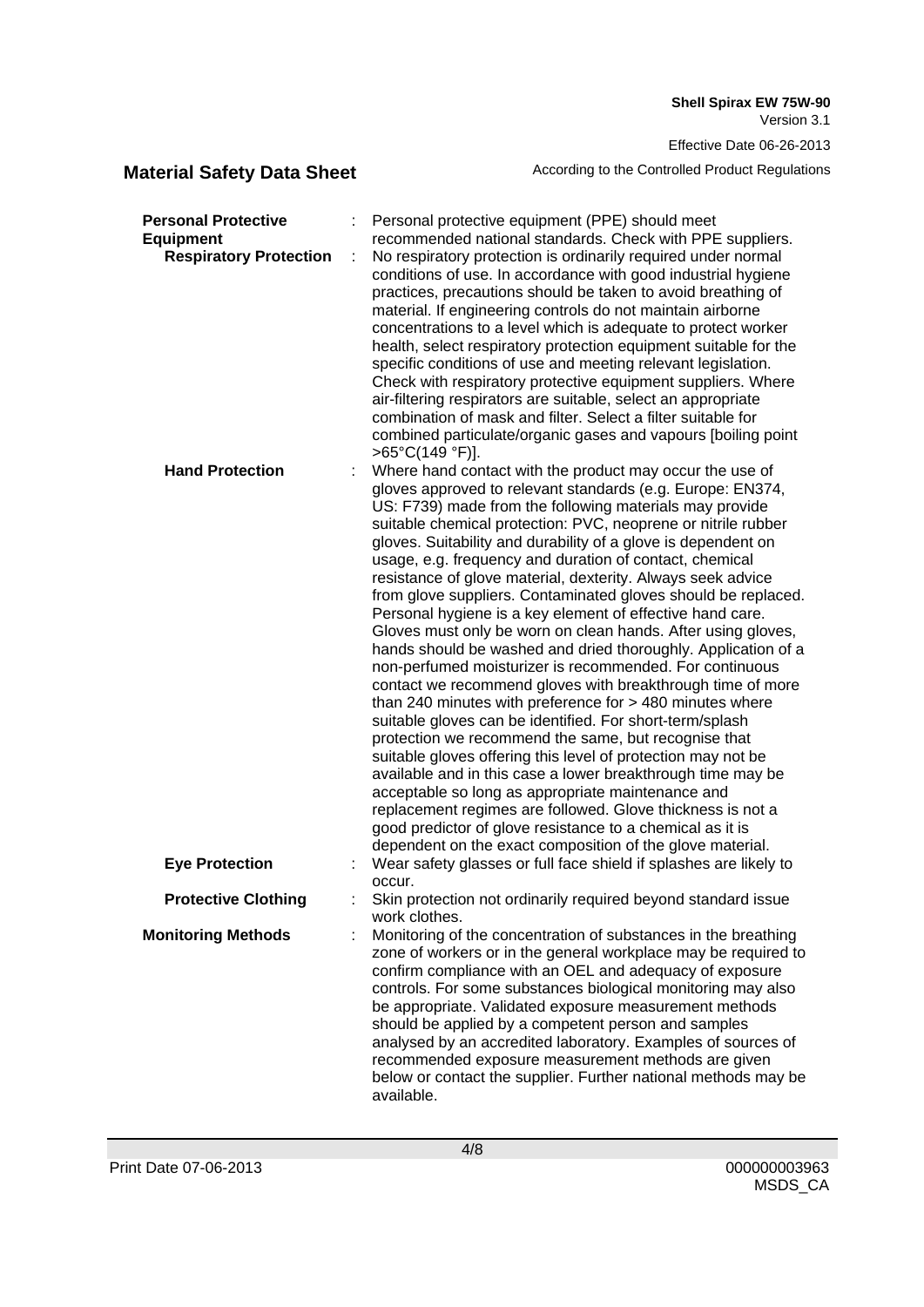**Material Safety Data Sheet** According to the Controlled Product Regulations

|                               | National Institute of Occupational Safety and Health (NIOSH),<br>USA: Manual of Analytical Methods http://www.cdc.gov/niosh/<br>Occupational Safety and Health Administration (OSHA), USA:<br>Sampling and Analytical Methods http://www.osha.gov/<br>Health and Safety Executive (HSE), UK: Methods for the<br>Determination of Hazardous Substances |
|-------------------------------|-------------------------------------------------------------------------------------------------------------------------------------------------------------------------------------------------------------------------------------------------------------------------------------------------------------------------------------------------------|
|                               | http://www.hse.gov.uk/                                                                                                                                                                                                                                                                                                                                |
|                               | Institut für Arbeitsschutz Deutschen Gesetzlichen                                                                                                                                                                                                                                                                                                     |
|                               | Unfallversicherung (IFA), Germany.                                                                                                                                                                                                                                                                                                                    |
|                               | http://www.dguv.de/inhalt/index.jsp                                                                                                                                                                                                                                                                                                                   |
|                               | L'Institut National de Recherche et de Securité, (INRS), France<br>http://www.inrs.fr/accueil                                                                                                                                                                                                                                                         |
| <b>Environmental Exposure</b> | Take appropriate measures to fulfil the requirements of                                                                                                                                                                                                                                                                                               |
| <b>Controls</b>               | relevant environmental protection legislation. Avoid                                                                                                                                                                                                                                                                                                  |
|                               | contamination of the environment by following advice given in                                                                                                                                                                                                                                                                                         |
|                               | Chapter 6. If necessary, prevent undissolved material from                                                                                                                                                                                                                                                                                            |
|                               | being discharged to waste water. Waste water should be                                                                                                                                                                                                                                                                                                |
|                               | treated in a municipal or industrial waste water treatment plant                                                                                                                                                                                                                                                                                      |
|                               | before discharge to surface water. Local guidelines on                                                                                                                                                                                                                                                                                                |
|                               | emission limits for volatile substances must be observed for the                                                                                                                                                                                                                                                                                      |
|                               | discharge of exhaust air containing vapour.                                                                                                                                                                                                                                                                                                           |

### **9. PHYSICAL AND CHEMICAL PROPERTIES**

| Appearance<br>Odour<br>Odour threshold<br>рH<br>Initial Boiling Point and |    | : Dark brown. Liquid at room temperature.<br>Slight hydrocarbon.<br>Data not available<br>: Not applicable.<br>: > 280 °C / 536 °F estimated value(s) |
|---------------------------------------------------------------------------|----|-------------------------------------------------------------------------------------------------------------------------------------------------------|
| <b>Boiling Range</b>                                                      |    |                                                                                                                                                       |
| Pour point                                                                |    | : < -45 °C / -49 °F                                                                                                                                   |
|                                                                           |    |                                                                                                                                                       |
| Vapour pressure                                                           |    | : $< 0.5$ Pa at 20 °C / 68 °F (estimated value(s))                                                                                                    |
| Specific gravity                                                          |    |                                                                                                                                                       |
| Density                                                                   |    | : Typical 891 kg/m3 at 15.6 °C / 60.1 °F                                                                                                              |
| Water solubility                                                          |    | : Negligible.                                                                                                                                         |
| n-octanol/water partition                                                 | t. | > 6 (based on information on similar products)                                                                                                        |
| coefficient (log Pow)                                                     |    |                                                                                                                                                       |
| Kinematic viscosity                                                       |    | : Typical 122 mm2/s at 40 °C / 104 °F                                                                                                                 |
| Vapour density (air=1)                                                    |    | $\therefore$ > 1 (estimated value(s))                                                                                                                 |
| Electrical conductivity                                                   |    | : This material is not expected to be a static accumulator.                                                                                           |
| Evaporation rate (nBuAc=1)                                                |    | : Data not available                                                                                                                                  |

# **10. STABILITY AND REACTIVITY**

| <b>Stability</b>              | $:$ Stable.                                                 |
|-------------------------------|-------------------------------------------------------------|
| <b>Conditions to Avoid</b>    | : Extremes of temperature and direct sunlight.              |
| <b>Materials to Avoid</b>     | : Strong oxidising agents.                                  |
| <b>Hazardous</b>              | : Hazardous decomposition products are not expected to form |
| <b>Decomposition Products</b> | during normal storage.                                      |
| <b>Hazardous</b>              | $:$ No                                                      |
|                               |                                                             |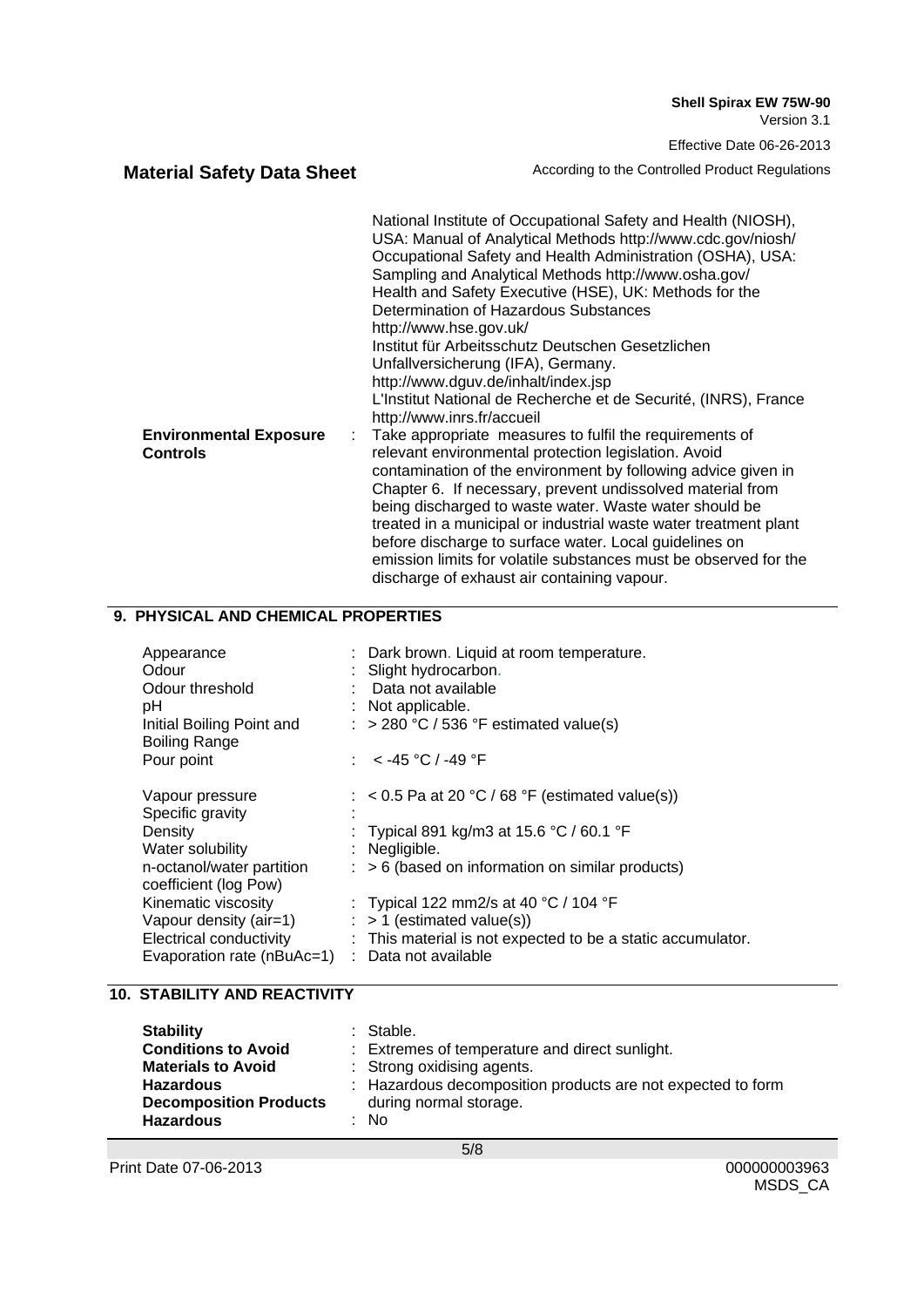**Material Safety Data Sheet** According to the Controlled Product Regulations

| Polymerisation                   |      |
|----------------------------------|------|
| <b>Sensitivity to Mechanical</b> | : No |
| Impact                           |      |
| <b>Sensitivity to Static</b>     | : No |
| <b>Discharge</b>                 |      |

# **11. TOXICOLOGICAL INFORMATION**

| <b>Basis for Assessment</b>         | Information given is based on data on the components and the<br>toxicology of similar products.<br>Unless indicated otherwise, the data presented is<br>representative of the product as a whole, rather than for<br>individual component(s). |
|-------------------------------------|-----------------------------------------------------------------------------------------------------------------------------------------------------------------------------------------------------------------------------------------------|
| <b>Routes of Exposure</b>           | Skin and eye contact are the primary routes of exposure<br>although exposure may occur following accidental ingestion.                                                                                                                        |
| <b>Acute Oral Toxicity</b>          | Expected to be of low toxicity: LD50 > 5000 mg/kg, Rat.                                                                                                                                                                                       |
| <b>Acute Dermal Toxicity</b>        | Expected to be of low toxicity: LD50 > 5000 mg/kg, Rabbit.                                                                                                                                                                                    |
| <b>Acute Inhalation Toxicity</b>    | Not considered to be an inhalation hazard under normal<br>conditions of use. Low toxicity by inhalation.                                                                                                                                      |
| <b>Skin Irritation</b>              | Expected to be slightly irritating. Prolonged or repeated skin<br>contact without proper cleaning can clog the pores of the skin<br>resulting in disorders such as oil acne/folliculitis.                                                     |
| <b>Eye Irritation</b>               | Expected to be slightly irritating.                                                                                                                                                                                                           |
| <b>Respiratory Irritation</b>       | Inhalation of vapours or mists may cause irritation.                                                                                                                                                                                          |
| <b>Sensitisation</b>                | Not expected to be a skin sensitiser.                                                                                                                                                                                                         |
| <b>Repeated Dose Toxicity</b>       | Not expected to be a hazard.                                                                                                                                                                                                                  |
| <b>Mutagenicity</b>                 | Not considered a mutagenic hazard.                                                                                                                                                                                                            |
| Carcinogenicity                     | Not expected to be carcinogenic.                                                                                                                                                                                                              |
| 1-decene, homopolymer,              | GHS / CLP: No carcinogenicity classification                                                                                                                                                                                                  |
| hydrogenated                        |                                                                                                                                                                                                                                               |
| Polyolefin polyamine<br>succinimide | GHS / CLP: No carcinogenicity classification                                                                                                                                                                                                  |
| Alkyl succinic acid                 | GHS / CLP: No carcinogenicity classification                                                                                                                                                                                                  |

| <b>Reproductive and</b><br><b>Developmental Toxicity</b> | : Not expected to be a hazard.                                                                                                                                                                                                                                                                                   |
|----------------------------------------------------------|------------------------------------------------------------------------------------------------------------------------------------------------------------------------------------------------------------------------------------------------------------------------------------------------------------------|
| <b>Additional Information</b>                            | Used oils may contain harmful impurities that have<br>accumulated during use. The concentration of such impurities<br>will depend on use and they may present risks to health and<br>the environment on disposal.<br>ALL used oil should be handled with caution and skin contact<br>avoided as far as possible. |

### **12. ECOLOGICAL INFORMATION**

Ecotoxicological data have not been determined specifically for this product. Information given is based on a knowledge of the components and the ecotoxicology of similar products. Unless indicated otherwise, the data presented is representative of the product as a whole, rather than for individual component(s).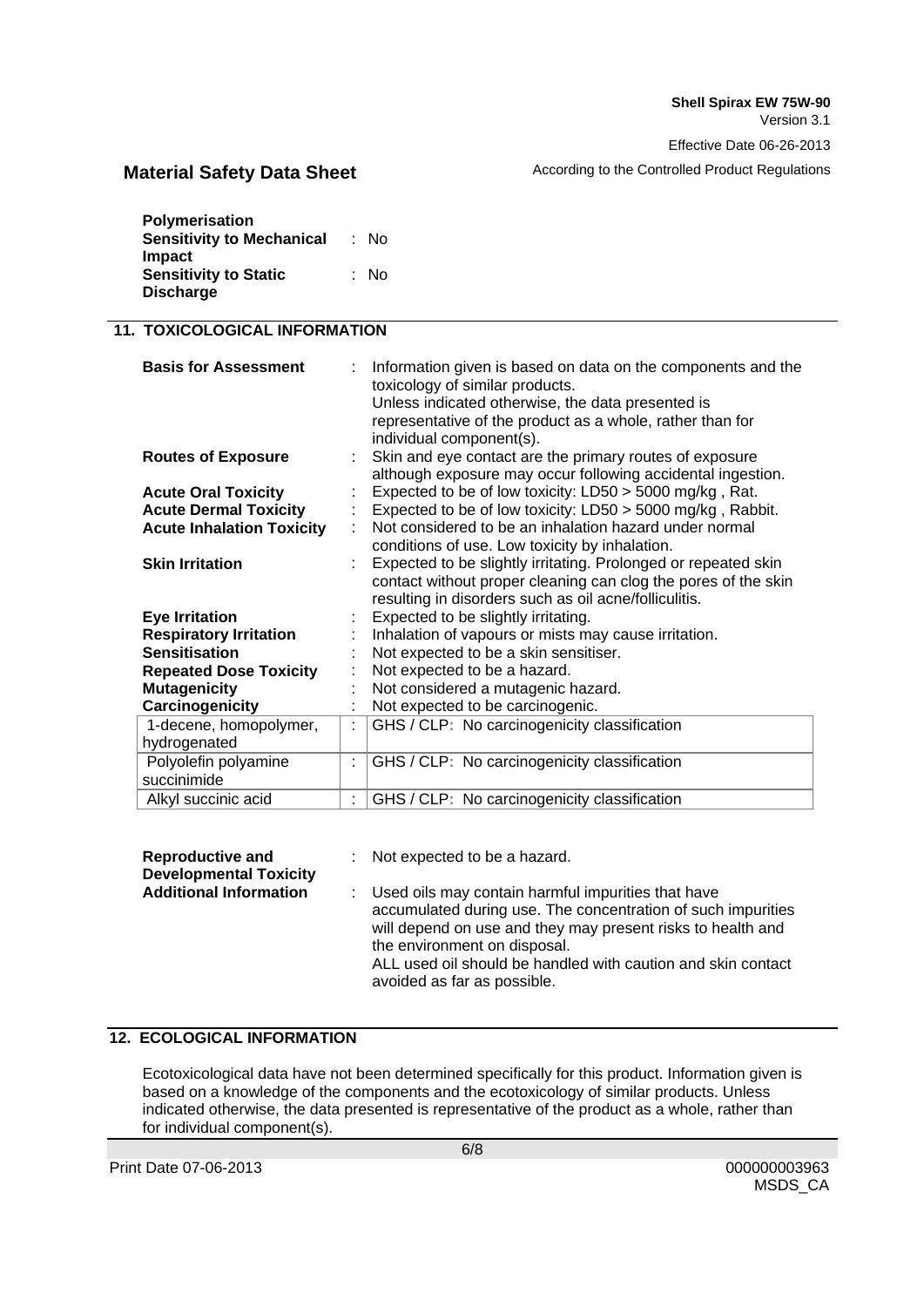|                                    | Lilective Date 00-20-2019                                                                                                                                                                                                                                                                                                                                   |
|------------------------------------|-------------------------------------------------------------------------------------------------------------------------------------------------------------------------------------------------------------------------------------------------------------------------------------------------------------------------------------------------------------|
| <b>Material Safety Data Sheet</b>  | According to the Controlled Product Regulations                                                                                                                                                                                                                                                                                                             |
| <b>Acute Toxicity</b>              | Poorly soluble mixture. May cause physical fouling of aquatic<br>organisms. Expected to be harmful: LL/EL/IL50 10-100 mg/l(to<br>aquatic organisms)LL/EL50 expressed as the nominal amount<br>of product required to prepare aqueous test extract.                                                                                                          |
| <b>Mobility</b>                    | Liquid under most environmental conditions. If it enters soil, it<br>will adsorb to soil particles and will not be mobile. Floats on<br>water.                                                                                                                                                                                                              |
| Persistence/degradability          | Expected to be not readily biodegradable. Major constituents<br>are expected to be inherently biodegradable, but the product<br>contains components that may persist in the environment.                                                                                                                                                                    |
| <b>Bioaccumulation</b>             | Contains components with the potential to bioaccumulate.                                                                                                                                                                                                                                                                                                    |
| <b>Other Adverse Effects</b>       | Product is a mixture of non-volatile components, which are not<br>expected to be released to air in any significant quantities. Not<br>expected to have ozone depletion potential, photochemical<br>ozone creation potential or global warming potential.                                                                                                   |
| <b>13. DISPOSAL CONSIDERATIONS</b> |                                                                                                                                                                                                                                                                                                                                                             |
| <b>Material Disposal</b>           | Recover or recycle if possible. It is the responsibility of the<br>waste generator to determine the toxicity and physical<br>properties of the material generated to determine the proper<br>waste classification and disposal methods in compliance with<br>applicable regulations. Do not dispose into the environment, in<br>drains or in water courses. |
| <b>Container Disposal</b>          | Dispose in accordance with prevailing regulations, preferably to<br>a recognised collector or contractor. The competence of the<br>collector or contractor should be established beforehand.                                                                                                                                                                |
| <b>Local Legislation</b>           | Disposal should be in accordance with applicable regional,<br>national, and local laws and regulations.                                                                                                                                                                                                                                                     |
| <b>14. TRANSPORT INFORMATION</b>   |                                                                                                                                                                                                                                                                                                                                                             |

## **Canadian Road and Rail Shipping Classification**

This product is not regulated under the Canadian Transportation of Dangerous Goods Regulations for transport by road and rail.

Additional Information MARPOL Annex 1 rules apply for bulk shipments by sea.

# **15. REGULATORY INFORMATION**

**The regulatory information is not intended to be comprehensive. Other regulations may apply to this material.**

**This product has been classified in accordance with the hazard criteria of the Controlled Products Regulations (CPR) and the MSDS contains all the information required by the CPR.** 

**WHMIS Class/Description** : THIS PRODUCT IS NOT A WHMIS CONTROLLED